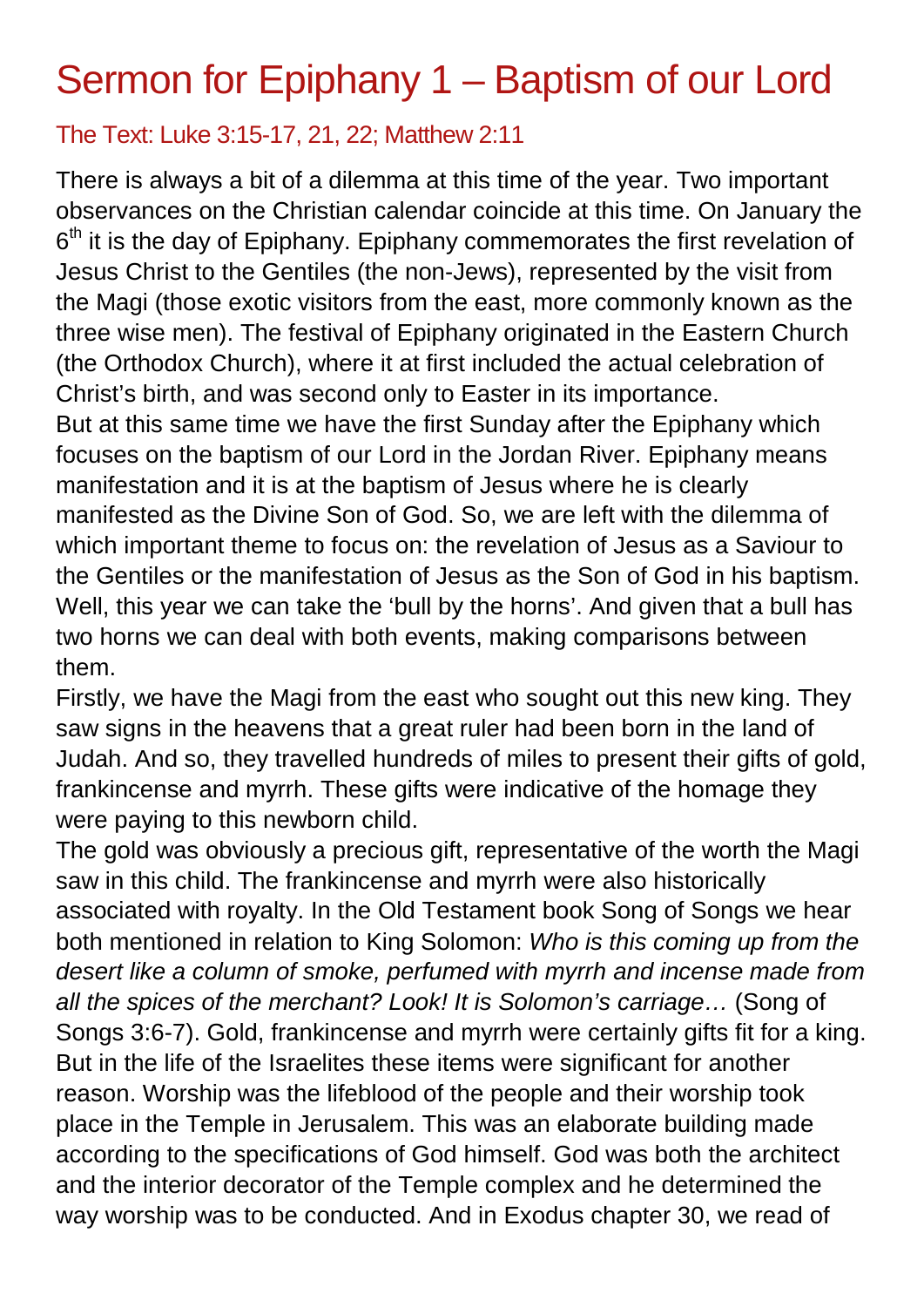three important items featuring in this worship: gold, frankincense and myrrh.

The myrrh was used in the high priest's anointing oil which was used to consecrate the most important vessels in the Most Holy Place in the Temple (Ex.30:22f). The frankincense was used at the entrance to that same Most Holy Place to help symbolise the presence of the Almighty God with his people (Ex.30:34f). And the altar upon which the frankincense was to be burnt, and which was itself anointed with myrrh, was overlaid with pure gold (Ex.30:3f). So, these were fitting gifts for a king, but they were also items that represented the presence of God with his people.

These were very appropriate gifts to be presented to the child who was also known as Immanuel – which means, 'God with us'! We have no idea whether the Magi were aware of the symbolic significance of their gifts. But it is more than a little ironic that these non-Jewish, Gentile visitors bowed down and worshipped Jesus as king with the same items used in the Jewish Temple worship! Quite a significant offering!

And then some 30 years later we come to the baptism of Jesus. Even though only three decades separate them, this event in the Jordan River seems worlds apart and centuries removed from the visit by the Magi. It is hard to imagine that the two events occurred in the same lifetime. The visitors from the East seem almost mythical and unreal in comparison to the baptism of Jesus – as though they were mere phantoms in the night. Far more believable and indicative of human nature is the incident at the Jordan River. The people in this instance travelled for miles to come and hear what John the Baptist had to say – but from the surrounding region rather than from an exotic land far away.

The response of the people was reserved and uncertain. They were waiting expectantly for something – but they weren't sure what. They wondered in their hearts if John himself might possibly be the Christ. On the other hand, the actions of the Magi in worshipping Jesus were far more decisive. And the people did not come to the banks of the Jordan bearing any elaborate gifts. They came empty-handed, unless of course you count the offering of their sin and their need to repent. Hardly gifts fit for a king!

But herein lies the unique nature of this king Jesus. John the Baptist indicated that Jesus was the one more powerful than he, the thongs of whose sandals he was not worthy to untie. But although he deserved all honour and glory and praise Jesus did not come to receive gifts from his people. He came to bring them.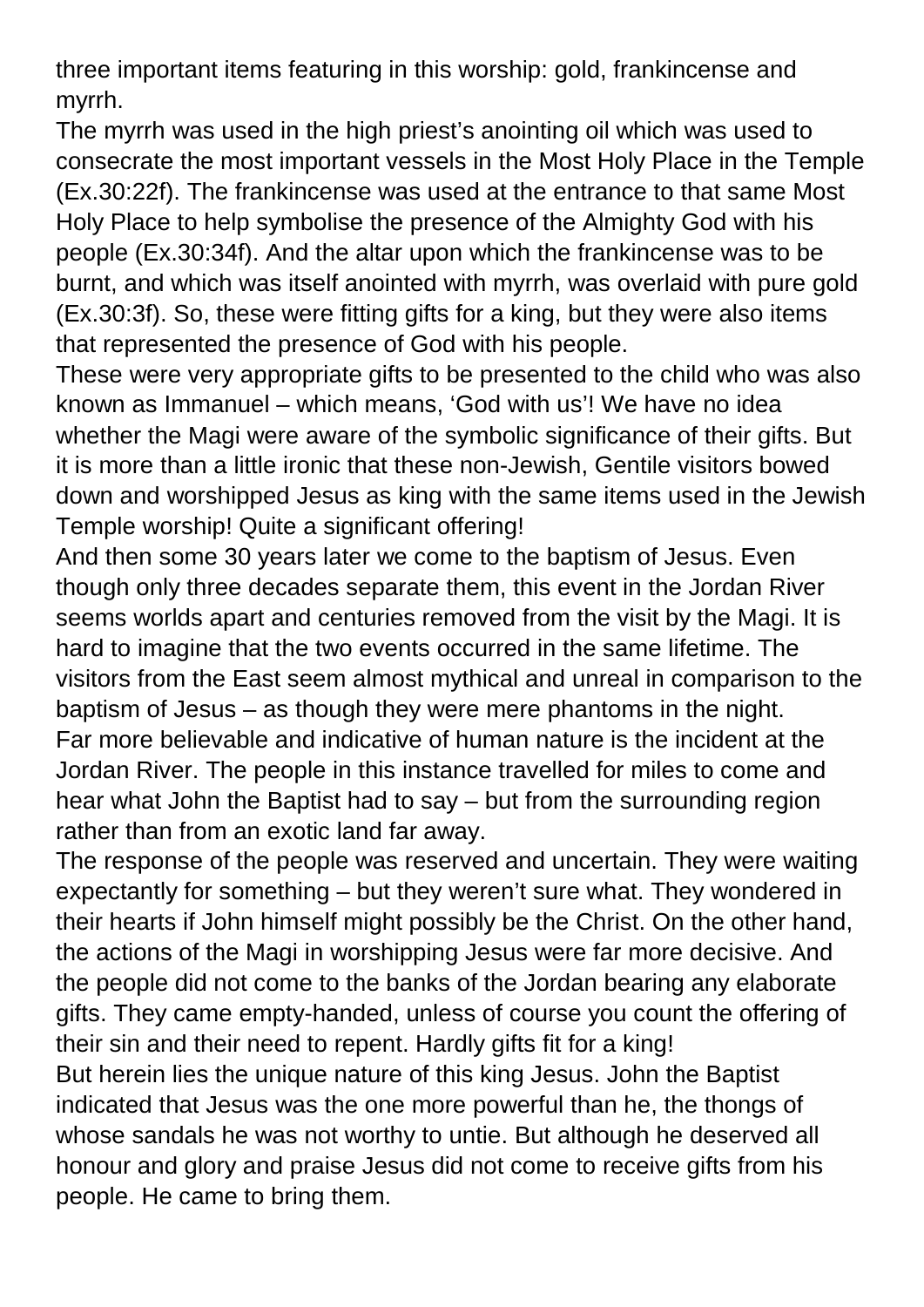Jesus does not in the first instance require us to offer him our wealth, for he came to seek us out in our poverty. Augustus Toplady, the author of the hymn *Rock of* Ages, recognised this truth when he wrote:

*Nothing in my hand I bring, simply to your cross I cling;* 

*Naked, come to you for dress; helpless, look to you for grace.* 

Jesus our King comes bearing gifts more valuable than gold, frankincense and myrrh. He comes bearing a cross. He comes bearing our salvation. And having won for us our salvation through his death and resurrection he now gathers us into his kingdom and bestows on us his wealth through the gift of baptism.

As John the Baptist declared: *He will baptise you with the Holy Spirit and with fire* (Luke 3:16). And when it comes to our baptism into Jesus Christ the gifts from the Magi can help us get a handle on what we receive through baptism.

Firstly, we have myrrh which was used to anoint kings and special items in the Temple. At his baptism Jesus was anointed by the Spirit and God declared: *you are my Son, whom I love; with you I am well pleased* (Lk.3:22). In baptism, Paul told Corinth, God *anoints us, sets his seal of ownership on us, and puts his Spirit in our hearts as a deposit, guaranteeing what is to come* (2 Cor.1:21-22). Our baptism therefore acts as our coronation. To the Galatians Paul wrote: *You are all sons of God through*  faith in Christ Jesus, for all of you who were baptized into Christ have *clothed yourselves with Christ* (3:26-27). In baptism we receive royal robes of righteousness, fit for those belonging to the kingdom of God. In addition to this, myrrh was also used in embalming. Nicodemus brought a mixture of myrrh and aloes to help preserve the dead body of Jesus (John 19:39). This acts as a good reminder of the death that takes place in our baptism. The old Adam is drowned and a new creation arises from the water. As Paul wrote to the Romans: *Don't you know that all of us who were baptised into Christ Jesus were baptised into his death? We were therefore buried with him through baptism into death in order that, just as Christ was raised from the dead through the glory of the Father, we too may live a new life* (6:3-4).

Secondly, the frankincense symbolising the presence of God acts as a reminder of how we receive God's presence in baptism. We hear in the book of Acts the call to: *Repent and be baptised, every one of you, in the name of Jesus Christ for the forgiveness of your sins. And you will receive the gift of the Holy Spirit* (Acts 2:38).